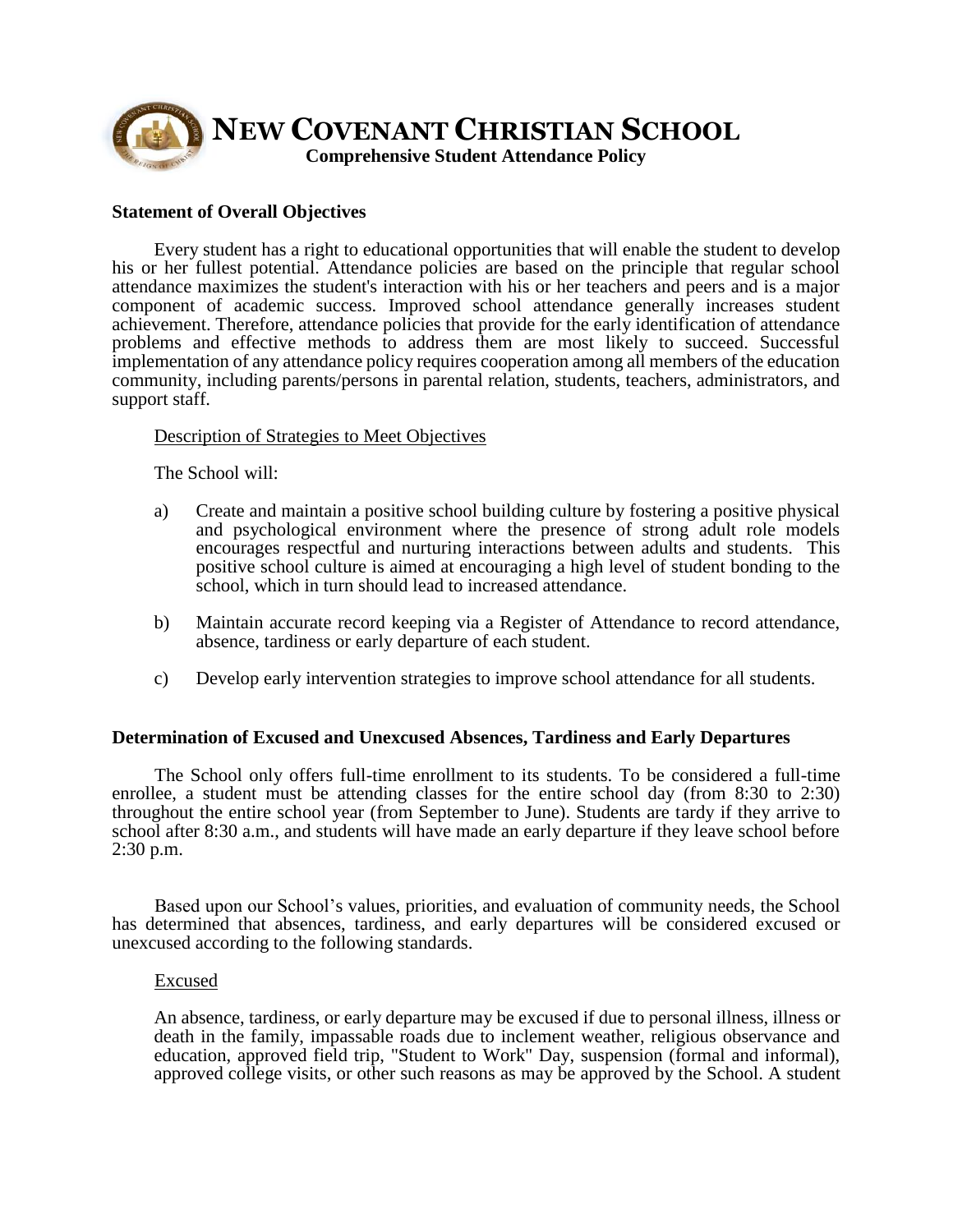may have up to 7 excused absences in a school year without jeopardizing their status as a full-time enrollee.

# Unexcused

An absence, tardiness, or early departure is considered unexcused if the reason for the lack of attendance does not fall into the above categories [e.g., lack of required immunization without a religious or medical exemption, family vacation, babysitting, unlawful employment, expressing solidarity with a cause, wrongfully detained by parent, no transportation, wrongful pickup by a parent, missed bus, lack of proper clothing, truant (out of school without parental consent) obtaining learner's permit, road test, oversleeping].

# **Student Attendance Recordkeeping/Data Collection**

The record of each student's presence, absence, tardiness, and early departure shall be kept in a register of attendance in a manner consistent with the Regulations of the New York State Commissioner of Education. An absence (denoted by "A"), tardiness (denoted by "T"), or early departure (denoted by "ED") will be entered as "excused" or "unexcused" along with the School code for the reason:

| Description                                           | School Code |
|-------------------------------------------------------|-------------|
| Excused – Due to student's health issues              | E/H         |
| Excused – Due to illness or death in student's family | E/F         |
| Excused – Inclement weather affected travel           | E/W         |
| Excused – Religious observance                        | E/R         |
| Excused – Attending approved trip or college visit    | E/T         |
| Excused – Suspension                                  | E/S         |
| Excused – Other                                       | $E/\Omega$  |
| Unexcused for any reason                              |             |

For instance, a student who was tardy because of weather conditions that made travel difficult would be marked in the attendance register as T (E/W). Similarly, a student who departed early because of an illness would be marked in the attendance register as ED (E/H).

Attendance shall be taken and recorded in accordance with the following:

- a) The Attendance Policy begins upon the first day of formal enrollment in each class. Enrollment in class begins when a teacher is notified of placement. Attendance is marked beginning the first day of school.
- b) Any absence for a school day or portion thereof shall be recorded as excused or unexcused in accordance with the standards articulated in this policy.
- c) If a student is absent for more than fifty percent (50%) of a given class period, it will be considered an absence.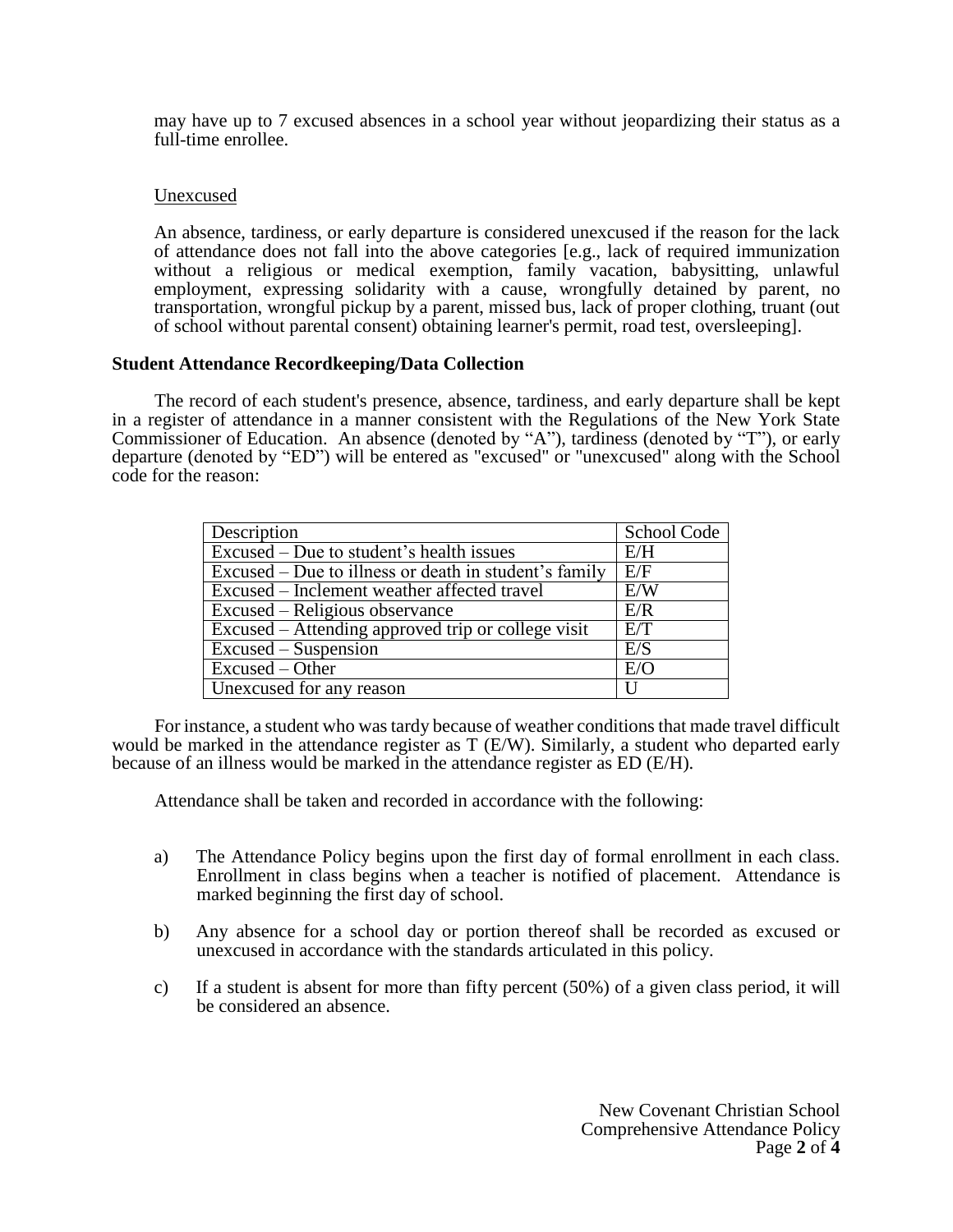### **Student Attendance/Course Credit**

The School believes that classroom participation is related to and affects a student's performance and grasp of the subject matter and, as such, is properly reflected in a student's final grade. For purposes of this policy, classroom participation means that a student is in class and prepared to work.

Students are expected to attend all scheduled classes for the entire time allotted for each class. Consistent with the importance of classroom participation, unexcused student absences, tardiness, and early departures will affect a student's grade, including credit for classroom participation, for the marking period.

As a requisite part of course attendance and in order to gain admission to final examinations, students must not fall below the 85% attendance level for their course(s).

## **Notice of Students who are Absent, Tardy or Depart Early without Proper Excuse**

The school staff will be responsible for notifying the parent/person in parental relation for a student who is absent, tardy, or departs early without proper excuse within an hour of the absence, tardiness, or early departure. If the parent/person in parental relation cannot be reached, the staff member will provide such notification by mail. A log will kept of all communications made to families regarding absences, tardiness, and early departures.

If deemed necessary by appropriate school officials, or if requested by the parent/person in parental relation, a school conference shall be scheduled between the parent/person in parental relation and appropriate staff members in order to address the student's attendance. The student may also be requested to attend this conference in order to address appropriate intervention strategies that best meet the needs of the student.

### **Attendance Incentives**

In order to encourage student attendance, each school will develop and implement gradeappropriate/building-level strategies and programs, for example, classroom acknowledgment of the importance of good attendance (e.g., individual certificates, recognition chart, and bulletin boards).

### **Disciplinary Consequences**

Unexcused absences, tardiness, and early departures will result in disciplinary sanctions as described in the School's Code of Conduct. Consequences may include, but are not limited to, detention and denial of participation in interscholastic and extracurricular activities. Parents/persons in parental relation will be notified by designated School personnel at periodic intervals to discuss their child's absences, tardiness or early departures and the importance of class attendance and appropriate interventions. Individual buildings/grade levels will address procedures to implement the notification process to the parent/person in parental relation.